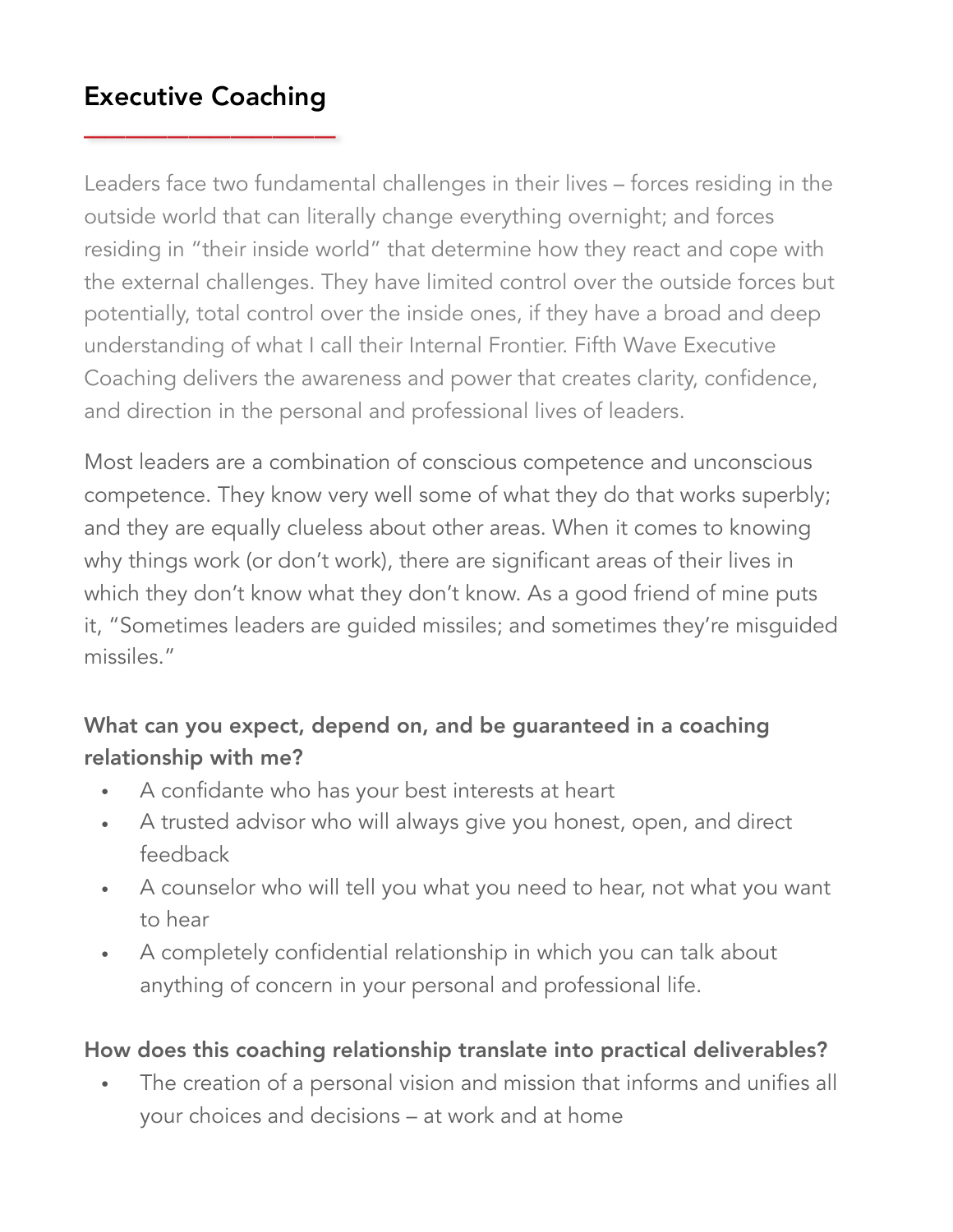- A refinement and clarification of your core values and their translation into hands-on tools for managing the incessant flow of information in your life
- The elimination of a minimum of two significant behaviors that get in your way as a leader
- The development of skills that will allow you to become a high intimacy, low maintenance relationship builder
- The ability to get results through efficient, effective, and impactful meetings
- The ability to use feedback, listening, and observational skills to serve as a catalyst and facilitator of team-building and self-managed learning
- The ability to enhance relationships by learning confrontation effectiveness
- The ability to use your own self-information to grow and develop others
- The ability to organize, refine, and articulate a process for identifying and promoting the talent in your environment
- Decreasing your sense of isolation in your leadership role
- Feeling good about your contributions to all the important relationships in your life.

#### What does the program look like, practically?

- Comprehensive, in-depth personal and professional review
- A monthly 1.5 hr phone consultation
- Unlimited calls (under 15-minutes)
- Email communications as needed
- Assessment and recalibration of objectives at 6 months, and 1 year

Note: Fees are based on a monthly retainer and a minimum commitment of 1 year is required.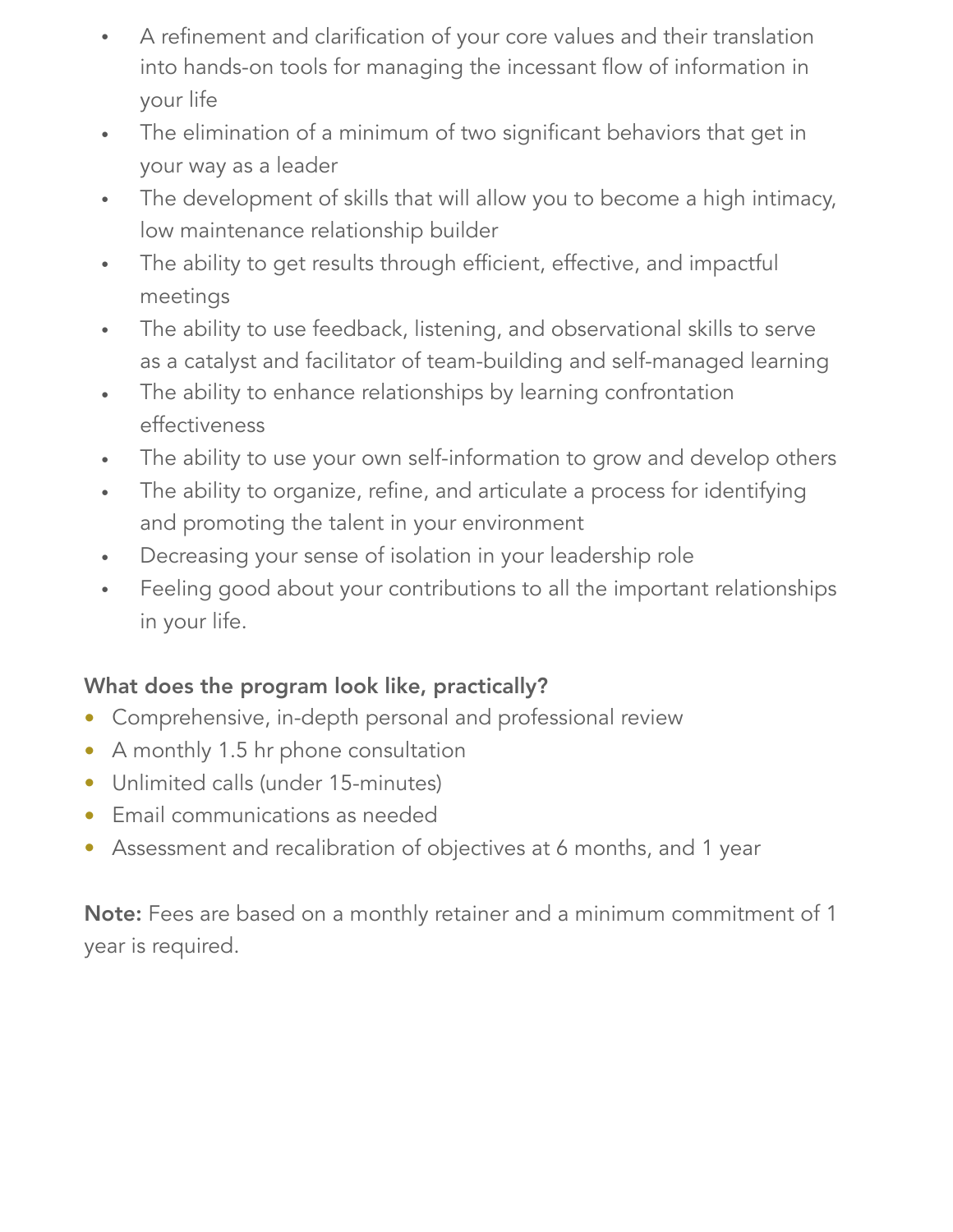# Leadership Development \_\_\_\_\_\_\_\_\_\_\_\_\_\_\_

A company is only as strong as its leaders, not just at the executive level but within every strata and division. We work with our clients to implement the skills and behaviors of impactful leadership, as well as to build a bench for the future. Doing so means creating a company filled with employees who have the capacity for self-assessment, adaptive learning, honest feedback, and most important of all, accountability to an action plan. It means building a team of men and women who are willing to confront and eliminate unproductive behaviors in themselves and others.

The result is a highly productive team that maintains a single-minded focus on company values, enhanced performance, and, ultimately, a healthy bottom line.

## Sales Effectiveness **Dales Encenveness**

To live and work successfully in the Fifth Wave, it is necessary to get to the point quickly and honestly, with no drawn-out, unproductive dealings and hidden agendas. The same is true of selling. Your salespeople must be able to communicate openly with prospects, and also help those prospects do business the same way. Anything else is counterproductive to your company's goals. It is a waste of time and money.

We teach your salespeople how to sufficiently disturb your prospects in order to create the need for your solution — and then build an ongoing relationship that transforms them from prospect to long-term business partner.

## Recruiting and Selection Systems  $\overline{\phantom{a}}$

Hiring the wrong person is an expensive mistake, one that few companies can afford to make. Hiring the right person can create a ripple effect in your corporate culture that ultimately enriches your entire organization. We teach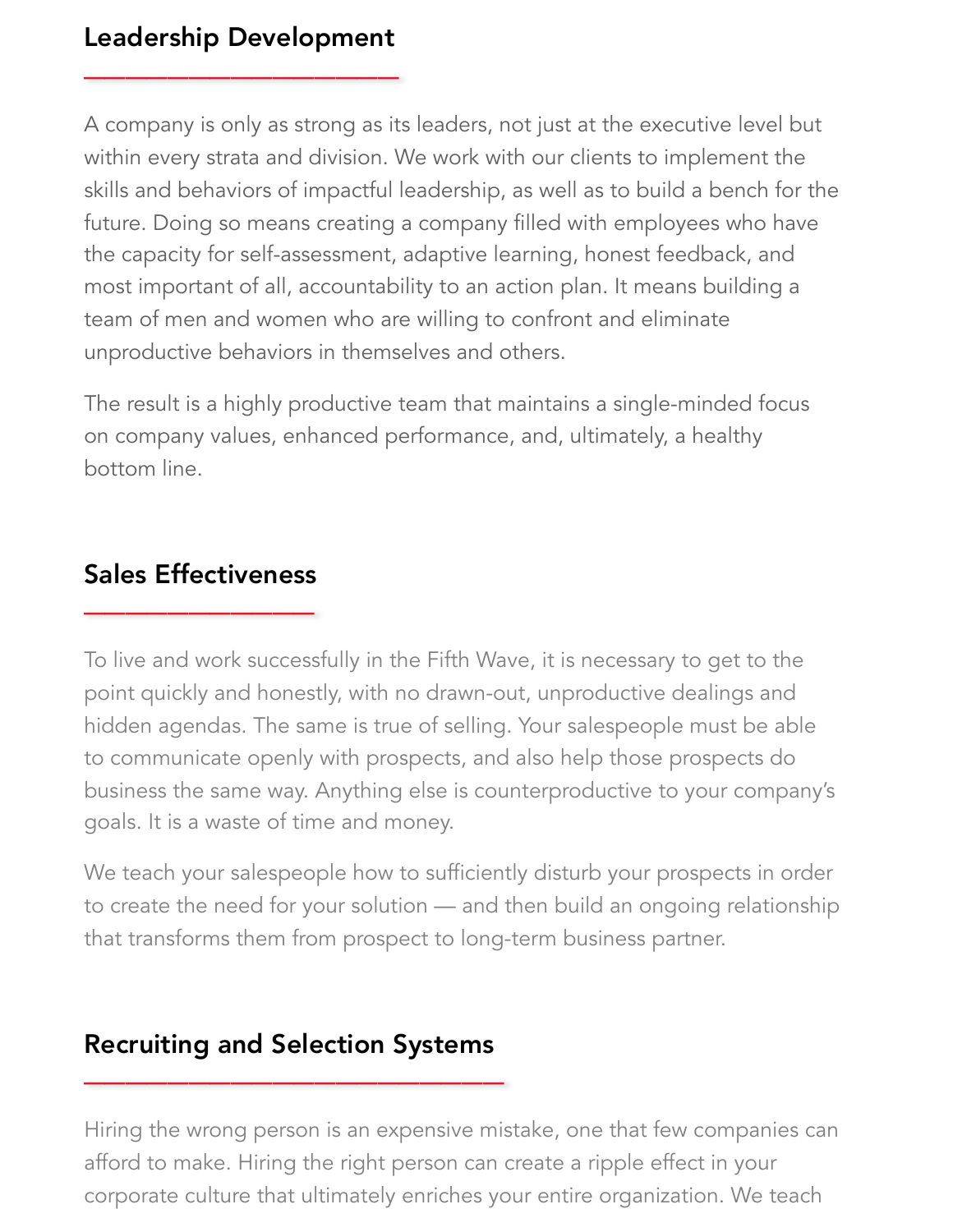our clients the unique art of Fifth Wave recruitment. You'll learn how to go beyond the expected (and ineffective) interviews that focus solely on what the candidate has done, instead of who the candidate is. Has the candidate learned from their life experience, and used this information to become more effective in all areas of life. Your goal is not to hire the person who fits your current culture, but the one who fits the profit-centered, accountable, highperformance culture that you want to create.

# Deliverables  $\overline{\phantom{a}}$

For all the services listed above, we offer the following implementation techniques:

- Workshops
- Development Groups
- Executive Retreats
- Educational Products
- Marriage/Couples Workshops

## Keynote Lectures by Morrie Shechtman \_\_\_\_\_\_\_\_\_\_\_\_\_\_\_\_\_\_\_\_\_\_\_

Morrie is a highly sought-after speaker who has lectured on personal transformation and productivity to audiences throughout the United States, Canada, Mexico, Latin America, Europe, India, Africa, Australia, and New Zealand.

As Chairman of Fifth Wave Leadership he has consulted with hundreds of top executives worldwide about managing disruptive change, merging corporate cultures, and effectively mentoring an increasingly demanding workforce. Morrie has authored two business books — Working Without a Net: How to Survive and Thrive in Today's High Risk Business World and Fifth Wave Leadership: The Internal Frontier — that examine the close connection between personal growth, bottom-line profitability, and stakeholder value. Morrie has been interviewed on Good Morning America and has been a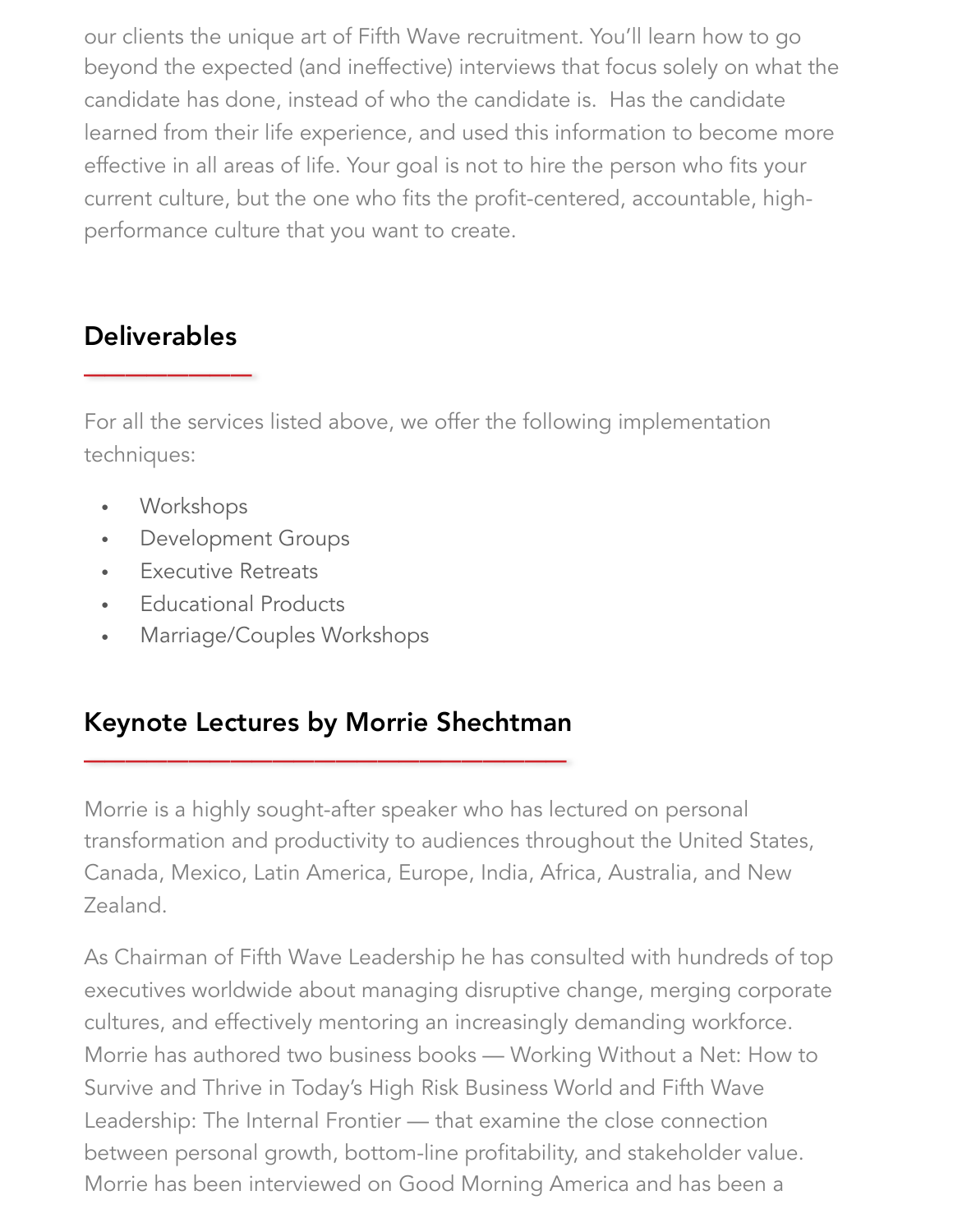frequent guest on PBS and major market radio talk shows. A number of political figures have recognized him as one of the most influential minds of our generation for his strategies for thriving in today's high-risk business culture.

He is available to speak on these three areas: Leadership Development, Sales Effectiveness and Recruiting and Selection Systems - as well as his classic breakthrough presentation, Creating a Conscious Culture. He tailors his keynote presentations to meet the unique needs of your audience. His dynamic and inspiring presentations always include specific actions audience members can take to move themselves and their organizations toward a heightened state of self-awareness, productivity, communication, and accountability — a state that offers a remarkable and measurable advantage in 21st century business.

## Accountability Groups  $\overline{\phantom{a}}$

The Accountability Group is a fundamental element in the development of a company's culture. It is a source of individual and organizational growth, and a place where progress can be felt and measured. It can also become a source of a great deal of satisfaction and fulfillment.

Accountability is the ability to engage in and commit to relationships that produce results as the end product of caring about someone else. The individual relationships are the foundation and springboard for group participation, but accountability always remains between two individuals.

The Four Goals Of The Accountability Group: 1.) Sharing Best Practices 2.) Expanding Self-Information 3.) Learning New Skills 4.) Growing Through Action Plans

Key Points: Everything you learn in the group, should be directly transferable to your leadership role outside of the group. The fulcrum of the group is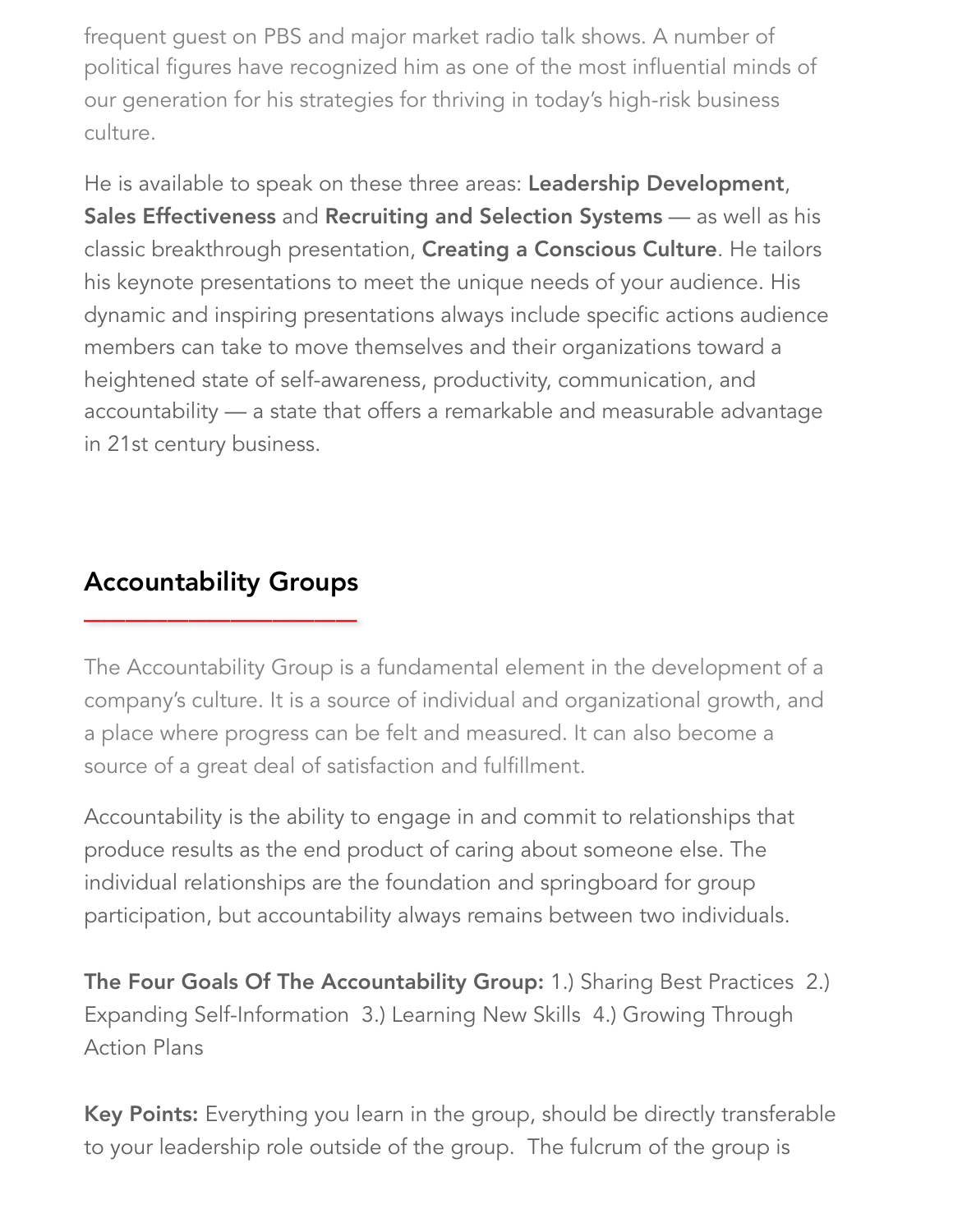learning how to identify "critical issues:" Blockers or resisting forces, that are preventing the team and individuals from accomplishing their purposes.

**Business Objectives:** The Accountability Group is a forum where skills are developed, refined, practiced and applied as follows:

Decision Making - The ability to make quick, clear and non-ambivalent decisions when faced with a number of choices, all having some degree of validity and risk.

Conflict Management - The ability to identify and communicate disappointment in others, directly and openly, without apology or hostility. Turning disappointment into a learning and growing experience.

Change Management - The ability to initiate and consistently reinforce proactive change-agentry. To extrapolate and predict future developments and requirements in relation to human and technological resources, utilizing current behaviors and information.

Leadership Focus & Presence - The ability to delegate more effectively, to grow and develop internal leadership talent, to be able to implement and utilize value-based leadership; to be, essentially, a "truer" leader.

Heightened Accountability - The ability to design, implement and effectively utilize accountability structures. To set up systems that enhance performance by clarifying expectations, establishing action plans, monitoring activity, and analyzing and consequential results.

Productive Goal-Setting - The ability to engage in a meaningful goal-setting process on both a personal and professional level. The utilization of goal setting to facilitate team building and high accountability amongst management personnel.

Personal Objectives: The Accountability Group is a forum designed to assist each participant:

• To understand more about themselves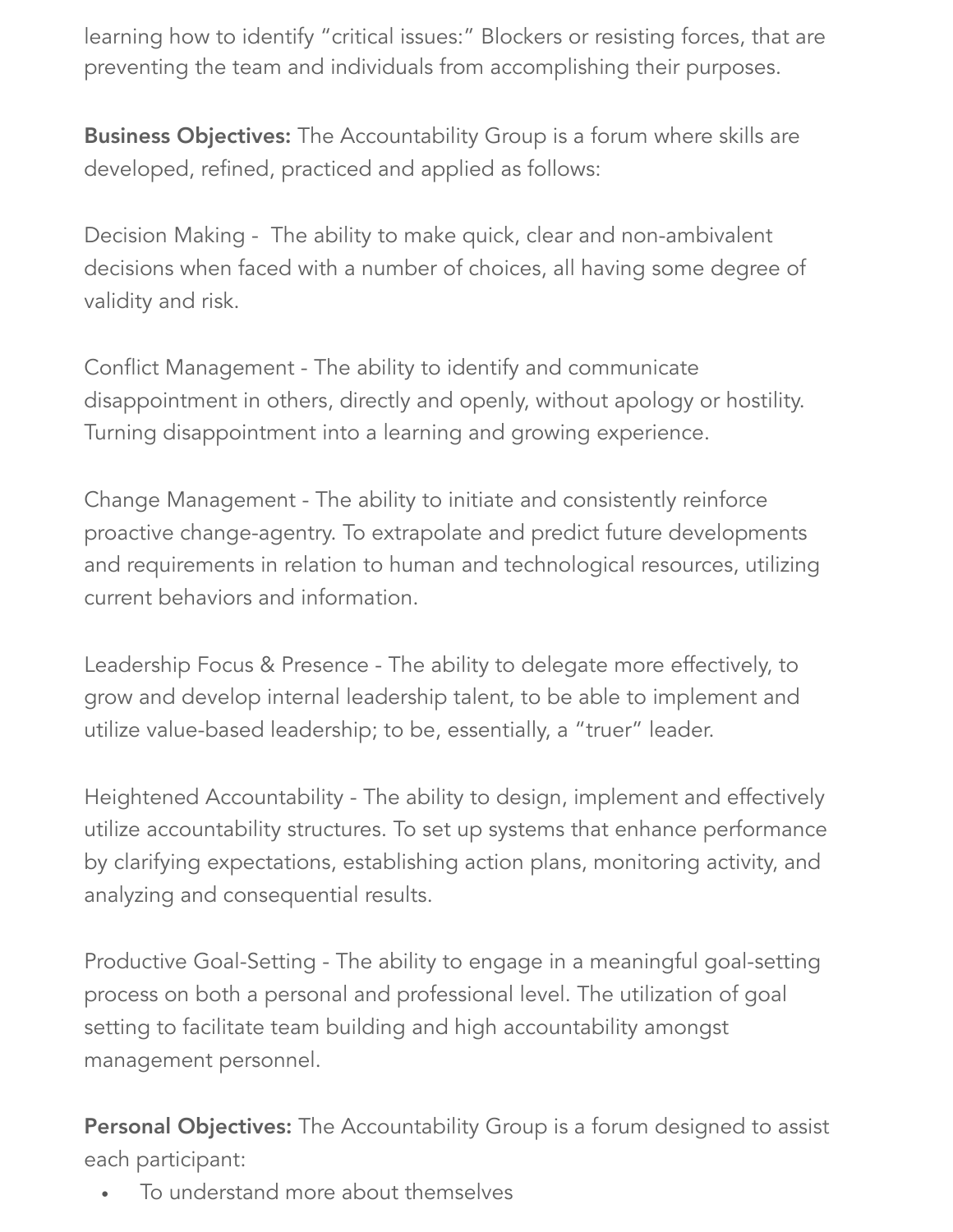- To begin to see themselves as a resource in their own lives; as always having choices; not as being victims
- To understand the role of loss in their lives and the role played by the grieving process ineffectively managing change
- To understand their reaction to disappointment, as well as how they deal with the emotion of anger
- To understand and more effectively utilize group process

#### Ground Rules & Expectations:

- 1. Everything we talk about pertaining to an individual's challenges and issues, is to be kept in confidence.
- 2. Skills, insights and action plans developed in the group, are intended to be shared with colleagues outside the group.
- 3. It is an expectation of group participants, to offer and receive feedback from fellow group members.
- 4. Feedback is to be given in the form of a question or an observation.
- 5. The role of feedback is to catalyze new thinking, and expand the recipient's self-information.
- 6. The group is not intended to be a debating society. Sharing one's feelings about received feedback, is totally appropriate. Arguing its factual accuracy is not.
- 7. Open, honest and direct communication is expected about oneself and about one's work setting. Covering one's posterior, or protecting one's territory, is inimical to learning, growth and personal development.

# Relationship Coaching  $\overline{\phantom{a}}$

Building a healthy relationship is a long-term process. There will be times that both partners need support in their journey, as well as "reminders" on what relationships are really all about: personal growth.

Arleah Shechtman provides ongoing, intimate one-on-one coaching usually via phone or video calls to those who want a stronger, growth-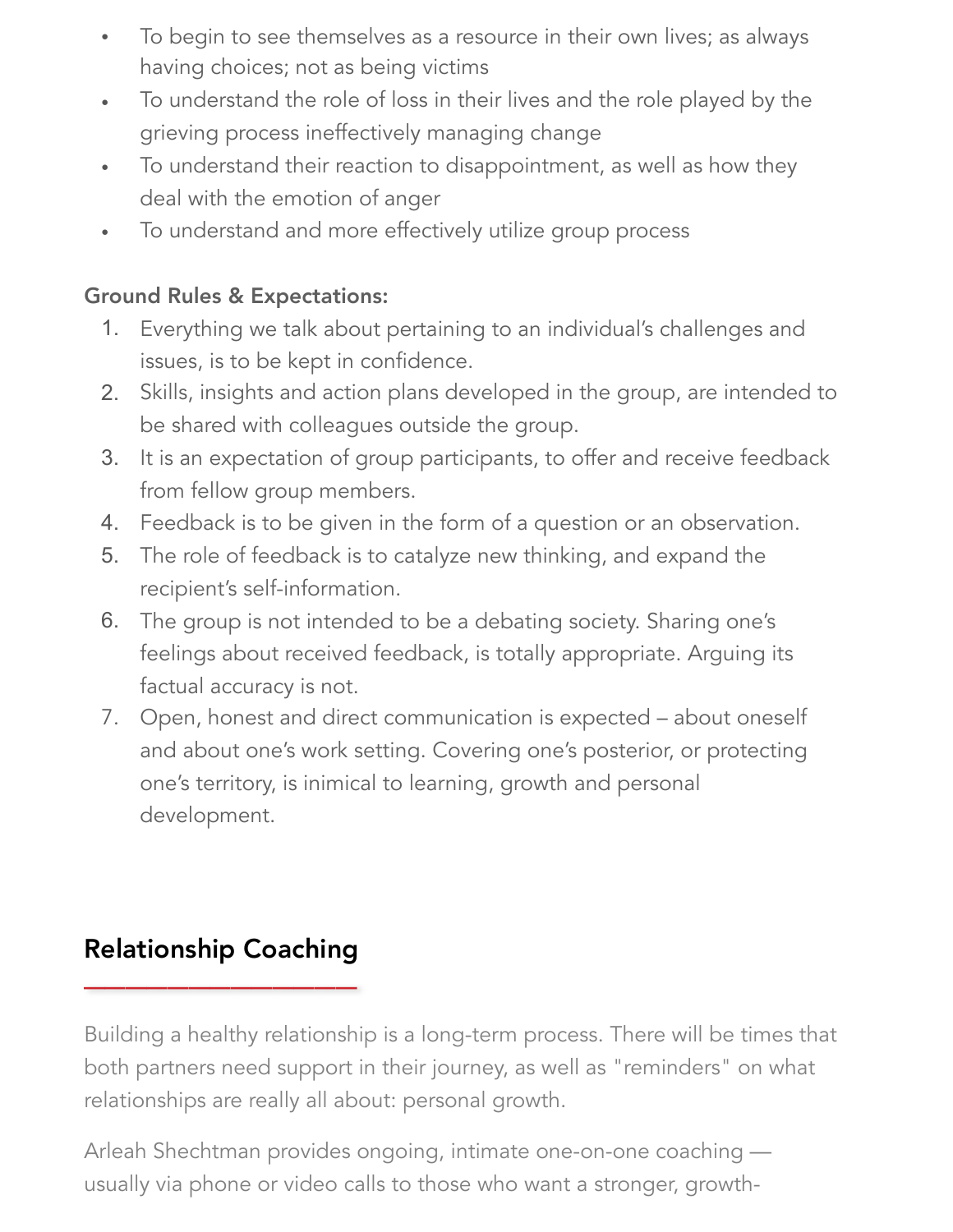oriented relationship. You may be surprised to learn that these coaching sessions are not about "the relationship." They're about you, the individual, and they focus on the personal issues rooted in your past that are holding you back in the present. When you begin to heal your unhappiness, your relationship is not the only part of your life that will improve. Your work relationships will be transformed as well.

Though it's a common misconception, there is no firewall between our personal and professional lives. Who you are at home is who you are at work. That's why Arleah's insightful, intensive coaching can help you develop and strengthen the inner resources that lead to a happy relationship and a successful career.

# Weekend Workshops  $\overline{\phantom{a}}$

We have a variety of workshops offered at our home in northwestern Montana, in an exceptionally serene, tranquil, and yet spectacular setting. One of our most successful and popular offerings is our Couples' Renewal Retreat.

This learning and growth experience is designed for couples who have achieved success in their lives; personally, professionally, and financially. The primary goal is to help participants focus and redirect the skills and talents that make them effective with others, toward renewing and revitalizing their most intimate and committed relationships.

 One of the hallmarks of successful people is their ability to positively impact and change the environment around them, as well as bringing an enhanced sense of meaning and productivity to the lives of others. Often, though, this requires a single-mindedness, intensity, and expenditure of energy, that leaves little left over for nourishing and rejuvenating ourselves and our relationships with those that we care about so deeply.

This experience provides busy, highly involved individuals, with many commitments in their lives an opportunity to learn how to fully enjoy and get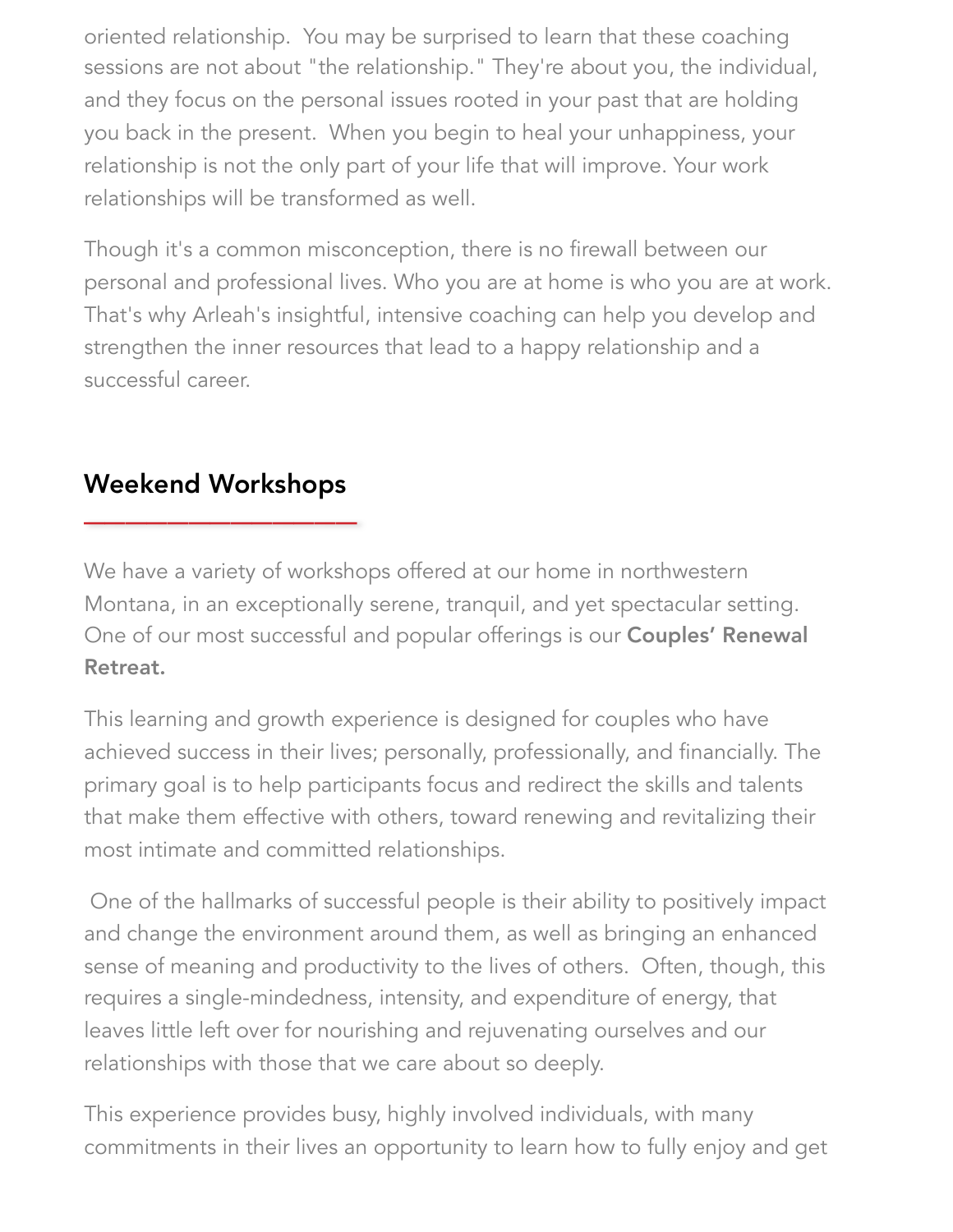the maximum out of, the most important people in their lives — themselves and their life partners.

The retreat takes place at our property which is situated right in the middle of one of the most densely timbered and glaciated regions in the northern Rockies, and we integrate the land into the work of the retreat.

## Some of the topics and areas of concern covered in our time together are:

- The Values-Based Relationship: Creating Conscious Competence In Your Life
- Listening And Problem-Solving: Reconciling Those Unreconcilable **Differences**
- Grieving And Growing: What "Letting Go" Really Means
- Self-Esteem And Relationships: Not Getting Swallowed Up By The Big Kahuna
- Parenting Beyond Your Wildest Fears: Delight And Disappointment In Raising And Relating To Your Kids
- The Personal Life Manager A New Role For A New Millennium
- Arenas Of Conflict: Identifying And Resolving Repetitive Arguing
- De-Mystifying your Needs: Work, Learning And Productivity In The Lives of Adults
- Communication And Intimacy: Deciding What To Share
- Blending Differences: Men and Women, Thinking And Feeling, Sex And Closeness
- Coming Of Age With Your Children: Keeping Who's Who Straight
- Spirituality And Relationships: Integrating Activities And Beliefs That Re-Energize Your Life Force

## Who Should Sign Up?

This experience is designed for individuals who wish to learn more about themselves — why they do what they do; what they need to stop doing; what they need to continue doing; and what they need to start doing.

These individuals believe that their own growth and development is a prerequisite for a satisfying, stimulating, and meaningful relationship with an intimate partner.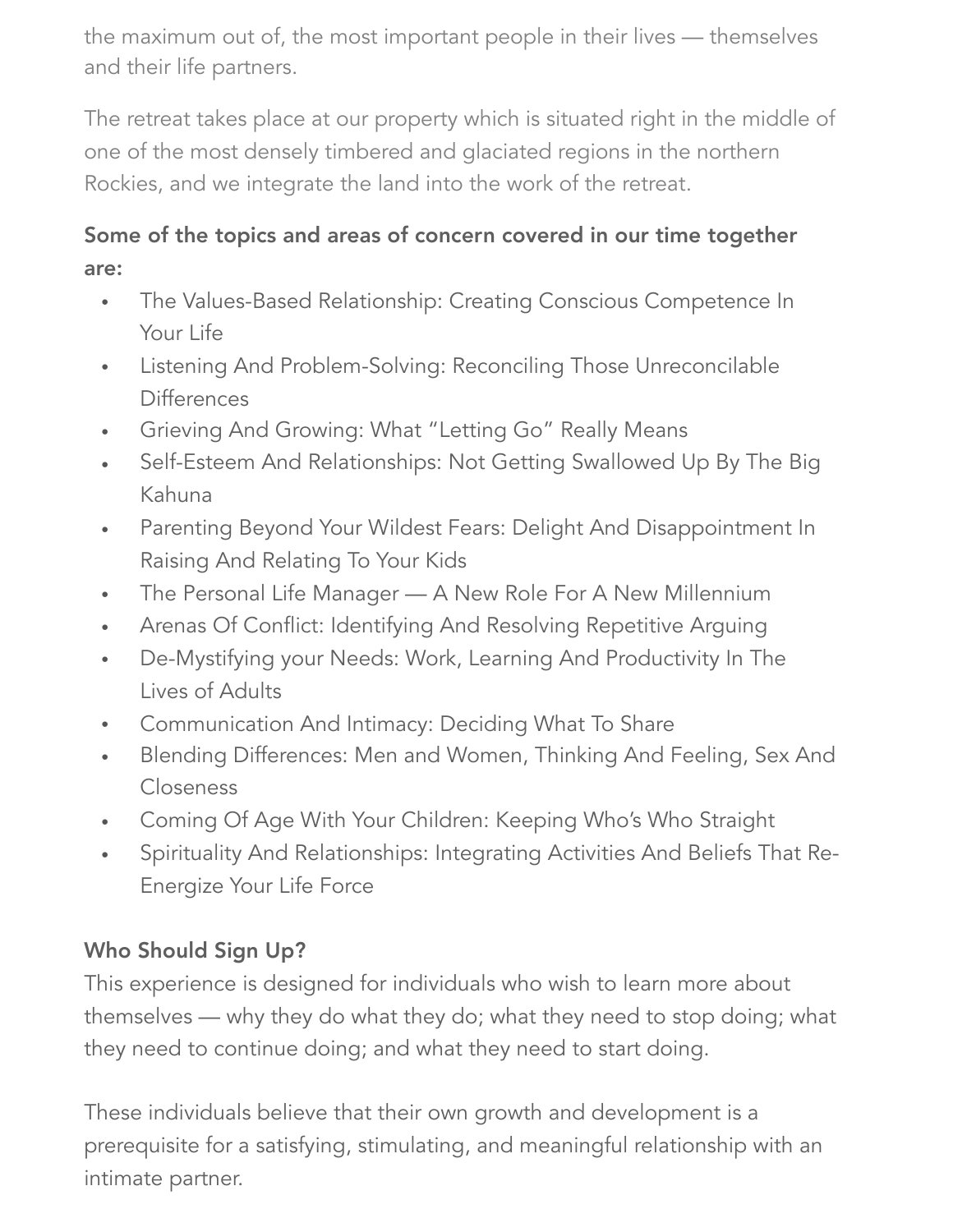The retreat is demanding and intense. The working sessions involve both days and evenings, and the emotional areas we help you explore can be taxing and draining. There's also lots of fun! This an opportunity to focus on you for a change, and to experience immersion in a natural environment that brings out the best in people.

#### Who Should *Not* Sign Up?

This retreat is not a workshop, seminar, or "course". It is not intended to be a primarily intellectual or academic exercise, in which you get a lot of information about concepts and ideas, or "magic bullets" to fix things quickly. The emphasis is on "self-information", feelings, and belief systems, not on information about other people and other things.

In addition, you should not attend this learning experience if you are unwilling to share how you feel and what you believe. you will not be asked to share anything that you are uncomfortable with, nor is it a prerequisite that you need to have been in counseling or therapy. But there will be very little to be gained from the experience if you simply observe and don't become involved.

Lastly, we have two dogs who are an integral part of our family. They love people, people love them, and they are not bashful about their needs for love, closeness, and affection. if you are allergic to dogs (two Labs), or you are fearful of them, this would not be a pleasant experience.

#### Practical Arrangements and Timeframes:

The retreat begins at 5:00 p.m. on Friday evening and concludes on Sunday, late afternoon. We begin on Saturday and Sunday at 8:00 a.m. with a continental breakfast, and work into the evening the first two nights. All meals will be provided for at our house. If you're coming in by commercial airlines, departure from Kalispell (Glacier Park International Airport/FCA) is fairly frequent, given the recent expansion of facilities and carriers.

Accommodations: If you are coming in as the sole couple for the retreat, you can plan to stay in one of the guest suites in our home. If you are part of a